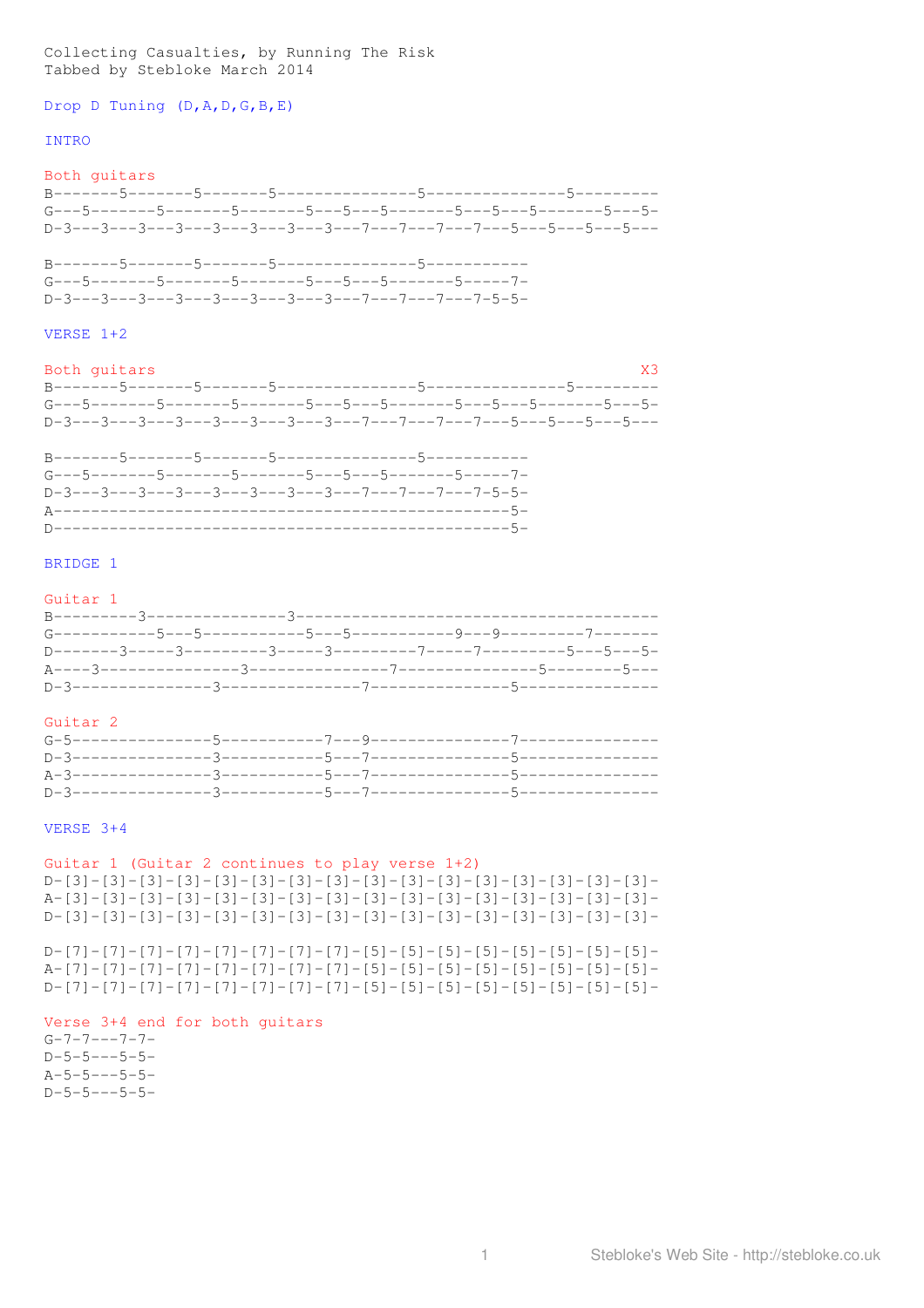## BRIDGE 2

## Guitar 1

## Guitar<sub>2</sub>

# Guitar 1

# Guitar 2

CHORUS (very hard to hear, but something like this)

## Guitar 1

| $B-1---1---1-1-1---3---3---3-3-3-3---3---3----3---3-3-3-3---1-1-1---0-0-0-$  |  |  |  |  |  |  |  |
|------------------------------------------------------------------------------|--|--|--|--|--|--|--|
| $G-2---2---2-2-2-2--0---0---0-0-0-0-0---0---0---0-0-0-0-0---2-2-2-2--0-0-0-$ |  |  |  |  |  |  |  |
| D-2---2---2-2-2-2-2---2---2-2-2-2-2-5---5---5-5-5-5---2-2-2--5-5-5-          |  |  |  |  |  |  |  |
|                                                                              |  |  |  |  |  |  |  |

### Guitar 2

 $B-1---1---1-1-1-1---3---3---3-3-3-3---3---3---3-3-3-3-3---3-3-3---0-0-0-$ 

# Chorus 1+3 end for both guitars

 $G - 5 - -5 - -5 - -5 D-3--3--3--3- A-3--3--3--3- D-3--3--3--3--3-$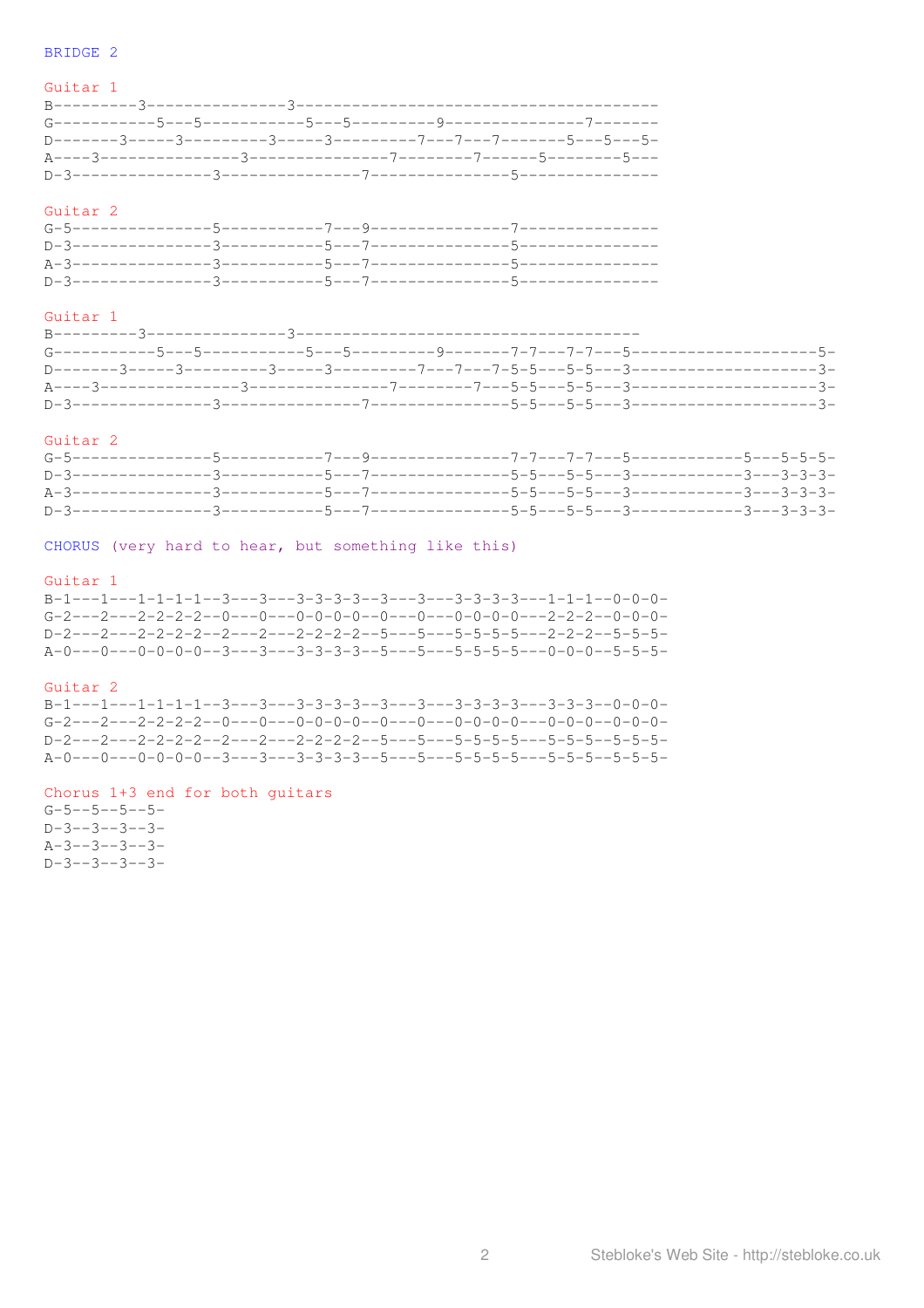# BRIDGE 3

# Guitar 1

# Guitar 2

# Guitar 1

# Guitar 2

# **BREAK**

| Both quitars |  |  |
|--------------|--|--|
|              |  |  |
|              |  |  |
|              |  |  |

| B-----1 (p) 0-----------1 (p) 0-------------------------------- |  |  |
|-----------------------------------------------------------------|--|--|
| G-----------2 (p) 0-----------2 (p) 0-5----------5--5--5-5-5-   |  |  |
|                                                                 |  |  |
|                                                                 |  |  |
|                                                                 |  |  |

Key to tab

|  |  |                                  |  | #(p)# pull off from the first note to the second  |
|--|--|----------------------------------|--|---------------------------------------------------|
|  |  |                                  |  | #(h)# hammer on from the first note to the second |
|  |  | [#] palm mute the note indicated |  |                                                   |